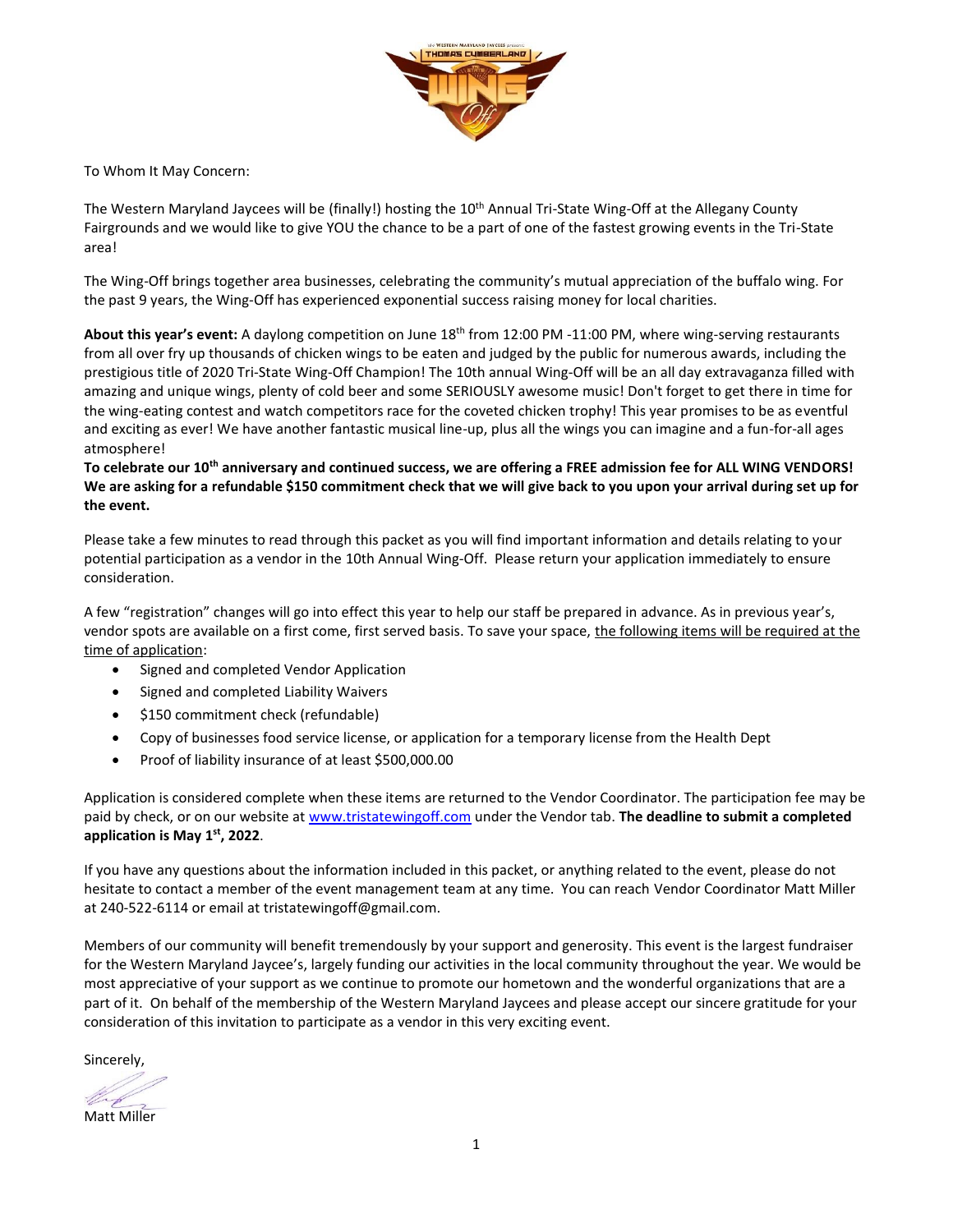## **I – Event Info**

- **Location:** Allegany County Fairgrounds
- **Date:** Saturday, June 18th, 2022
- **Time:** 12 pm 11 pm
- **Description:** The tri-state general public is invited to attend, taste wings from the vendors present and vote for their favorite wing restaurant or bar! There will be live music throughout the day from several area bands. There will be exhibitors and other food and merchandise vendors. The Jaycees will be selling beer and other beverages to event patrons.
- Patron costs:
	- \$25.00 tickets (weekend sale), \$35 in advance until June 6th, \$40.00 admission at the gate.
	- Patrons will be able to purchase beverages from the Jaycees' beverage tables.
	- Patrons will be afforded the opportunity to purchase wings from each vendor at **a fee of your discretion**. They will also have the opportunity to purchase additional food items and merchandise directly from the vendors.
- **Voting for Awards:** Each attendee will have the opportunity to vote one time for the BEST OVERALL WINGS and subcategories will be judged by a panel.
- Where does the money go? The Western Maryland Jaycees is a community not-for-profit organization of young professionals who pursue leadership development through community service. The majority of proceeds from our event go into a Jaycee's general account that is used to fund non-profit donations throughout the year. A set amount of funds from the Wing-Off are also allocated to a specific group. This year's beneficiary is in the process of being chosen. Additionally, it takes a lot of volunteers to make the Wing-Off happen. To date, the Jaycee's have disbursed over \$82,000 to local non-profits in exchange for their help the day of.

## **II – Vendor Information**

- Application: In order to participate in the 10th Annual Tri-State Wing-Off a vendor must submit a completed application to the Vendor Coordinator by May 1, 2022.
	- The Wing-Off vendor application consists of:
		- Signed and completed Vendor Application
		- Signed and completed Liability Waivers
		- **\$150** refundable commitment check
		- Copy of businesses food service license, or application for a temporary license
		- Proof of liability insurance of at least \$500,000.00
	- When a completed application is approved by the Vendor Coordinator it will guarantee that Vendor's full participation in the Wing-Off on June 18, 2022.
	- Within one week of the submission of a completed application the vendor will be notified of the application's approval or rejection. Space is limited and applications will be accepted on a first come first serve basis.
	- The Western Maryland Jaycees reserve the right to approve or reject any application for any reason, at the discretion of the Vendor Coordinator and Event Chair.
- **Deposit:** Each vendor will be required to pay a \$150 commitment fee to secure their position as a vendor and to ensure the full participation of all vendors. The check will be reimbursed the day of the event.
- **● Set-up:**

● We recommend and encourage setup the day before the event (June 17<sup>th</sup>) at a time of your choice. Please arrange a timeframe with the vendor coordinator to expect your arrival

- Day of set-up will begin at 8:00 AM on the morning of the event.
- You will be allotted 20ft x 20ft of area that will be pre-determined when you arrive at the event.
- As a vendor you will be responsible for the set-up of your booth.
- Booth details:
	- o Canopies/tents may not encroach into the fire lane and must be staked or weighed down.
	- o Booths must be approved by the Wing-off Vendor Coordinator.
	- o Booths will be required to pass an inspection by the Allegany County Health Department no later than 11:30 AM on the day of the event.
- **Parking:** 
	- Vendor vehicles **WILL NOT** be permitted to remain on the event grounds during the event.
	- Upon arrival at the event grounds please unload your vehicle and then move your vehicle to an authorized parking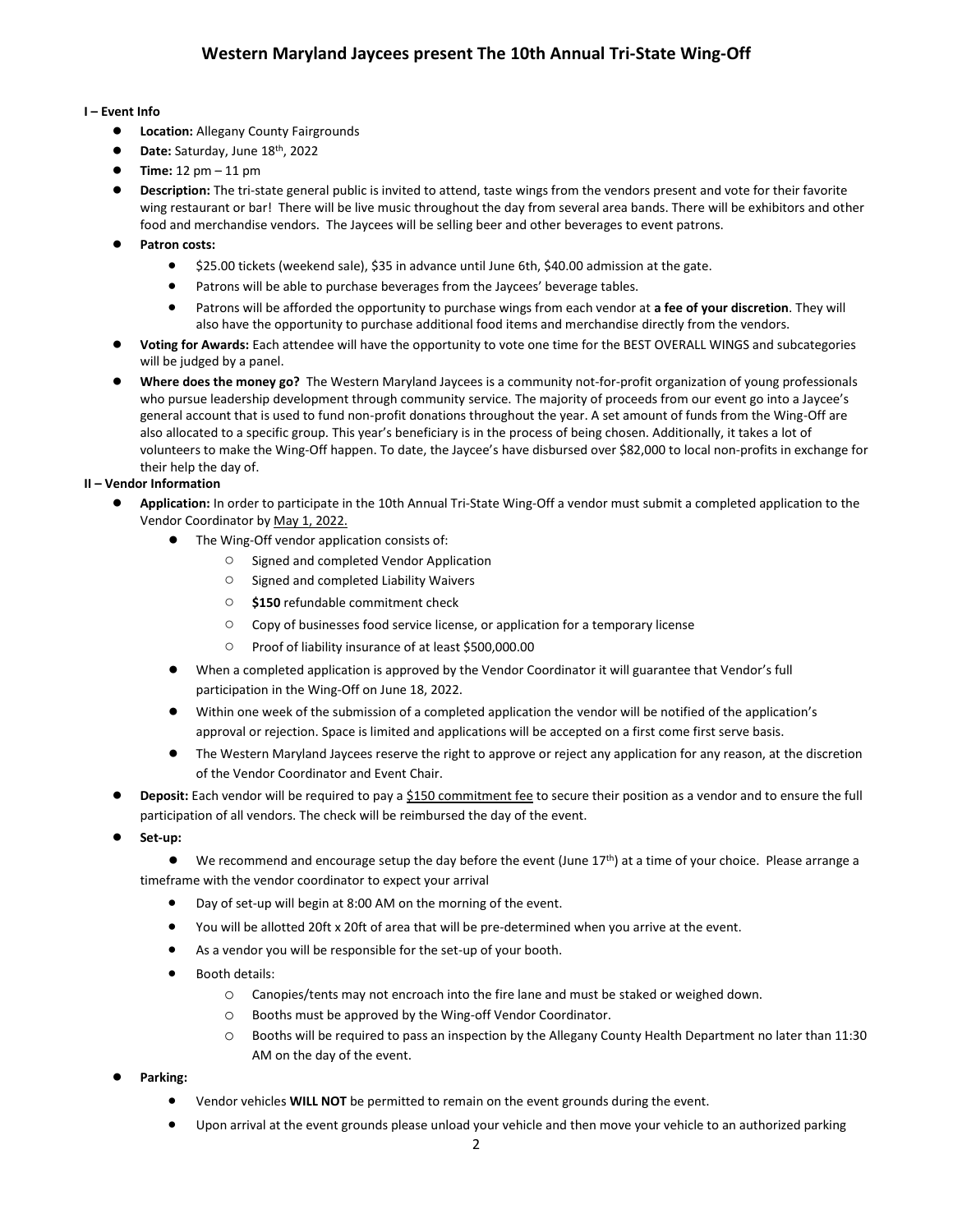location BEFORE setting up your booth.

- Vendor vehicles must be removed from the festival grounds by 10:30am.
- Parking for vendors will be at the Multipurpose Building Parking lot.

#### ● **Fryers:**

- While supplies last \*Your Spot WILL Include a fryer\*
- We encourage vendors to bring their own fryers.
- We will provide propane fuel for the fryers at no cost.
- Vendors may reserve an extra fryer for \$100 each. This is a "while supplies last" offer. We must ensure that each

# participating vendor has one fryer before offering extras.

#### **Fire Extinguisher:**

- Each food vendor is required to have a Fire Extinguisher at their booth.
- Fire extinguishers are available for a \$75 deposit, which will be refunded upon return of the fire extinguisher.

### **What the Jaycees will provide to Vendors:**

- **Propane** Fuel for fryers
- **Refrigeration** for wings supply
- **Electricity** The power will be on and available for use at no cost but will be somewhat limited. Vendors must bring their own 110-volt extensions cords, long ones.
- Napkins, paper towels, wing boats

### **What the Vendors will need to bring:**

- **A Propane Fryer**, Cooking oil, cooking utensils, tongs, chafing dishes, any additional equipment/supplies you feel you will need to effectively cook & sell wings.
- Hair restraints & gloves for servers
- Tents/Canopies
- Logo display and other booth decoration
- Additional food items and sides for sale
- Merchandise for sale
- Trash can(s) & bags
- Extension cords, 110v only (very long ones)
- **Inspection, License & Insurance** 
	- Each vendor booth will be required to pass an inspection by the Allegany County Health Department and Fire Marshal.
	- Each vendor is required to supply a copy of its food service license to the Jaycees with their application. (Temporary licenses are available from the Allegany County Health Department.) <http://www.alleganyhealthdept.com/envhealth/pdf/TempFoodPermitApp2014-10-08.pdf>
	- Each vendor is required to show proof of liability insurance of at least \$500,000.00.
- **Wings Sales:**
	- Wing sales will be **not** be mandated this year. Each Vendor will **determine their own food prices.**
- **Additional Items Sales:**
	- Vendors are encouraged to bring side items to sell directly to event patrons, such as: Bleu Cheese, Ranch**,** celery/carrot sticks. **There will be a Best Side award.**
	- Vendors are also permitted to bring additional food items to sell to patrons such as pizza, sandwiches, etc.
	- Vendors are also encouraged to decorate their booth and to bring any branded merchandise to sell to event patrons. **There will be a Best Booth award.**
	- **Important note:** Vendors will be responsible for their own inventory for sale of these items. The Jaycees cannot and will not be held responsible for any loss or damage, regardless of cause, on these items.
	- If applicable, each vendor is responsible for collecting sales tax and remitting it to the Maryland Sales Tax office. For additional information, please visit:
	- http://business.marylandtaxes.com/
	- **The Western Maryland Jaycees reserves the exclusive right to sell all beverages at the 9th Annual Wing-off.**
	- **Vendors are not permitted to sell beverages of any kind during the event.**
- **Food Preparation:**
	- Vendors can either bring wings prepared off-site to the event or prepare their wings at their booth.
	- Vendors can prepare and sell **as many flavors of wings at the event as they choose**.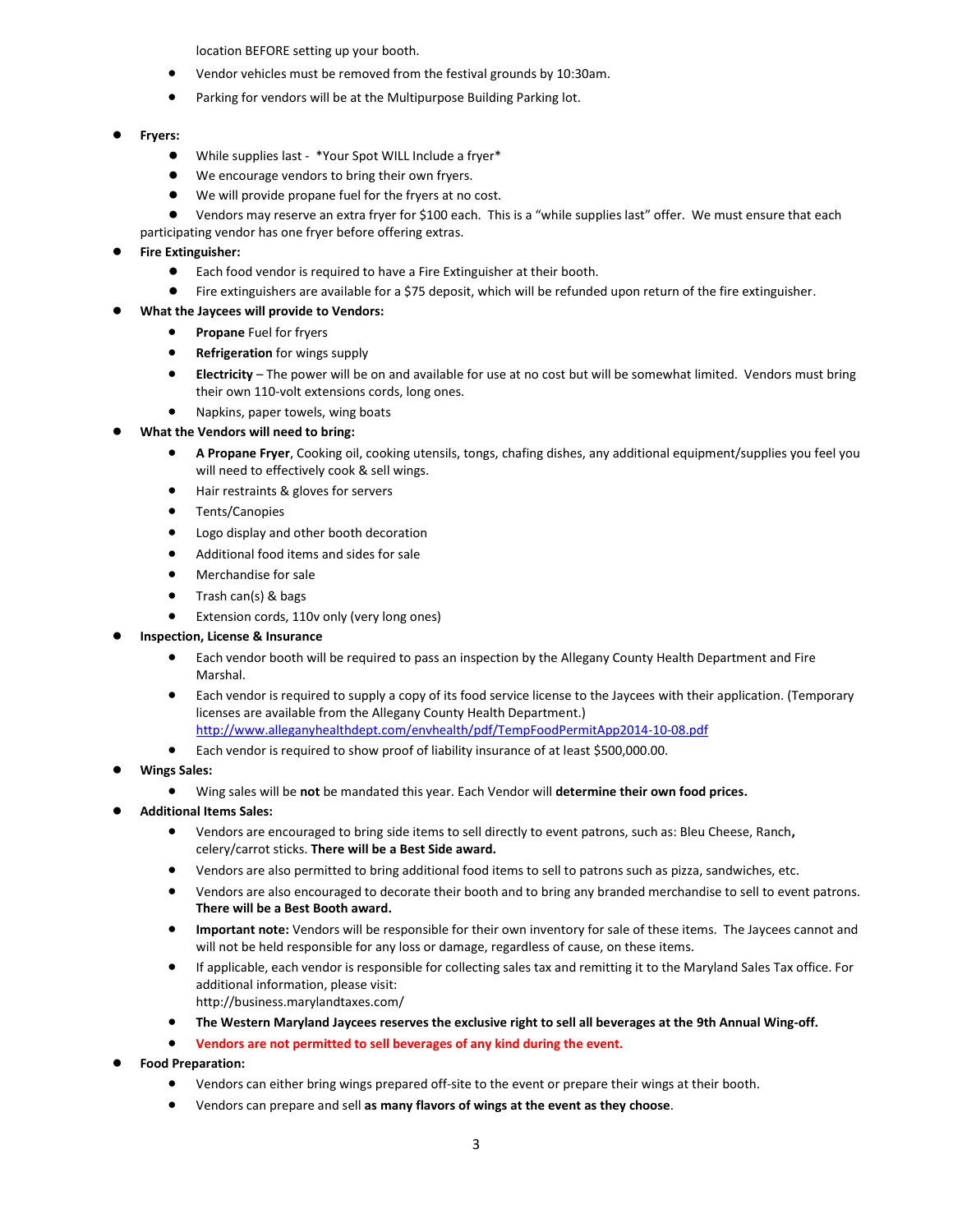- **Awards**
	- Each Ticket = One vote. Attendees will use their ticket to place their vote for BEST OVERALL WINGS. A manual count will be conducted and a winner will be announced at the event.
	- Panel A panel of judges will be judging the sub-categories:
		- o Most Unique Wing
		- o Best Wing Sauce
		- o Best Dry-rub Wing
		- o Hottest Wing
		- o Best Dipper (Bleu Cheese, Ranch, etc.)
		- o Best Booth Display
	- The name of the Champion and other winners will be announced to the public media.
	- The Jaycees will prepare a news release to announce the award winners and the Champion and thank all of the vendors who participated.
	- The Jaycees will award the winners of the sub-categories with a certificate and will present the Wing-off Champion with a plaque.
- **Tear-down:**
	- **VENDORS MUST EMPTY COOKING OIL FROM AND CLEAN JAYCEES OWNED FRYERS. USED OIL IS TO BE DISPOSED IN THE OIL TANKS PROVIDED ON THE GROUNDS. Failure to do so will prevent the vendor from returning to a future "Wing-Off" function.**
	- The event runs from 12pm 11pm
	- Tear-down may begin at 9 pm, however, vendors may choose to serve wings until 11 PM. TEAR-DOWN MUST BE COMPLETE BY 12:00 pm.
- Attendance: We have gone all out on our entertainment this year, focusing on drawing a large crowd. Although it is impossible to predict the future, we estimate an attendance of 4,000 people is fairly reasonable.
- Weather Policy: The show must go on! This event will happen as scheduled rain or shine. Please watch the forecast in the days leading up to the event and plan accordingly. In the off chance that a weather event occurs that is severe enough to force the cancellation of the wing-off, the decision to cancel or close the event early rests solely with the Event Chair. There is no rain date.
- **Advertising:**
	- The Western Maryland Jaycees will be engaging in paid media, social media and non-paid advertising to promote this event.
	- We ask that, as a vendor, you allow us to include your name, logo and any pictures we choose for publicity, advertising and other commercial purposes before, during and after the event. Please send preferred pictures to tristatewingoff@gmail.com.
	- We also hope that you will help us promote this event to your own customer base through the display of the event flyer/banner at your establishment and/or include the event flyer attached to delivery orders and in menus at your establishment.

### **TO COMPLETE YOUR APPLICATION PLEASE RETURN THE FOLLOWING ITEMS TO THE WING-OFF VENDOR COORDINATOR AS SOON AS POSSIBLE AND NO LATER THAN MAY 1 st, 2022:**

- Signed and completed Vendor Application
- Signed and completed Liability Waivers
- \$200 participation fee (*Note this is change from previous years*.)
- Copy of businesses food service license, or application for a temporary license from the Health Dept
- Proof of liability insurance of at least \$500,000.00

The participation fee may be paid by check, or on our website at [www.tristatewingoff.com](http://www.tristatewingoff.com/) under the Vendor tab.

#### WITHIN ONE WEEK OF THE SUMBISSION OF A COMPLETED APPLICATION THE VENDOR WILL BE NOTIFIED OF THE APPLICATION'S *APPROVAL OR REJECTION.*

The Western Maryland Jaycees reserve the right to approve or reject any application for any reason, at the discretion of the Vendor Coordinator and Event Chair.

#### **Event Chairman: Matt Miller, (cell) 240-522-6114, E-MAIL: [matt.miller@choosecumberland.org](mailto:matt.miller@choosecumberland.org)**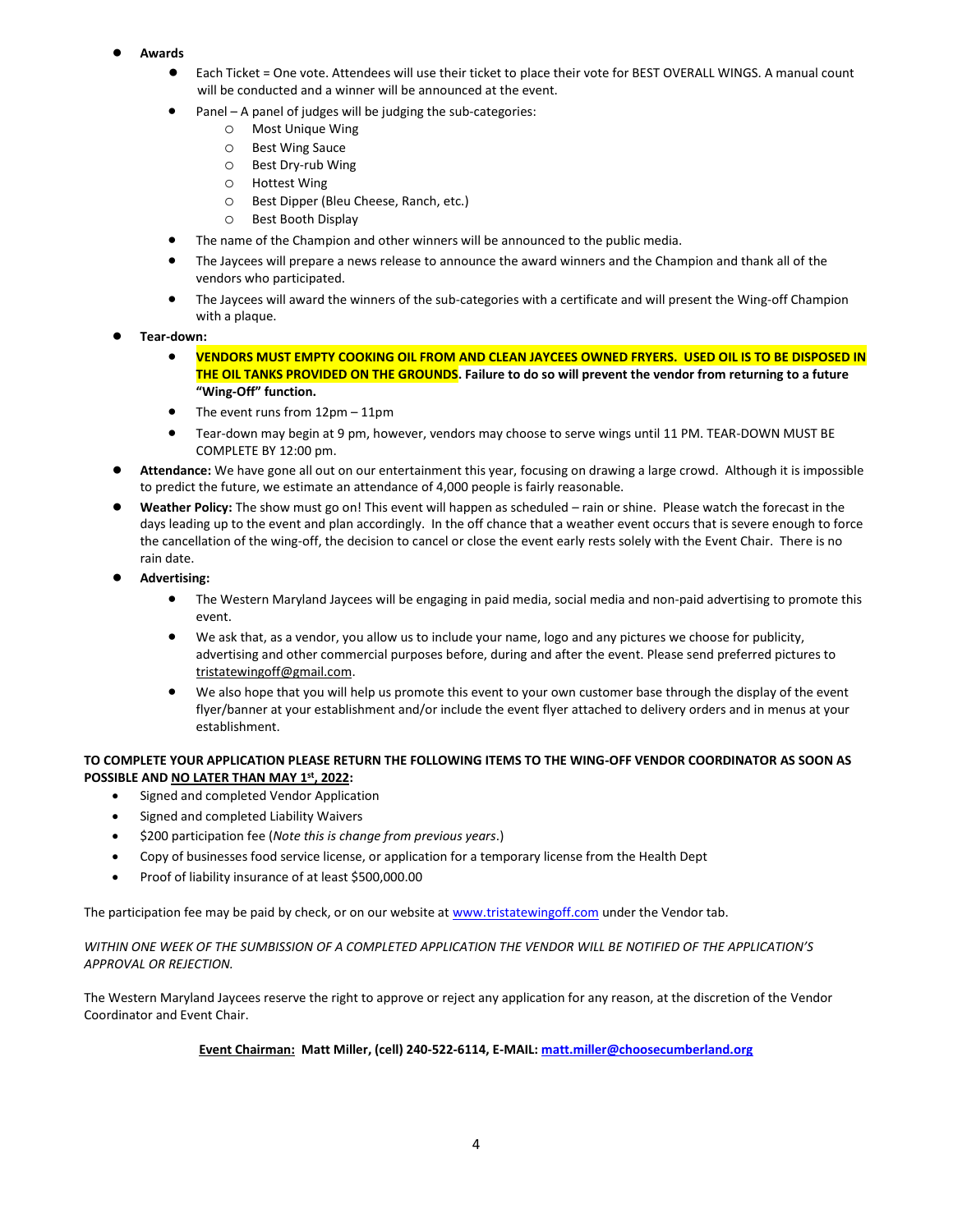

# Wing-Off Application Checklist:

- $\Box$  Vendor Application (Page 6 of this Packet)
- □ Vendor Release & Liability Waiver (Pages 7 & 8 of this Packet)
- □ \$150 Participation Refundable Check
- $\Box$  Copy of businesses food service license, or application for a temporary license from the Health Dept. Application available at: [http://www.alleganyhealthdept.com/envhealth/pdf/TempFoodPermitA](http://www.alleganyhealthdept.com/envhealth/pdf/TempFoodPermitApp2014-10-08.pdf)

[pp2014-10-08.pdf](http://www.alleganyhealthdept.com/envhealth/pdf/TempFoodPermitApp2014-10-08.pdf)

 $\Box$  Proof of liability insurance of at least \$500,000.00

*ALL of the above items must be complete to reserve your spot at the 10th Annual Tri-State Wing-Off.* 

*Please remember that vendor spots are first come, first serve, and will be limited. (We only have that many fryers, so there is NO flexibility in vendor participation numbers.)*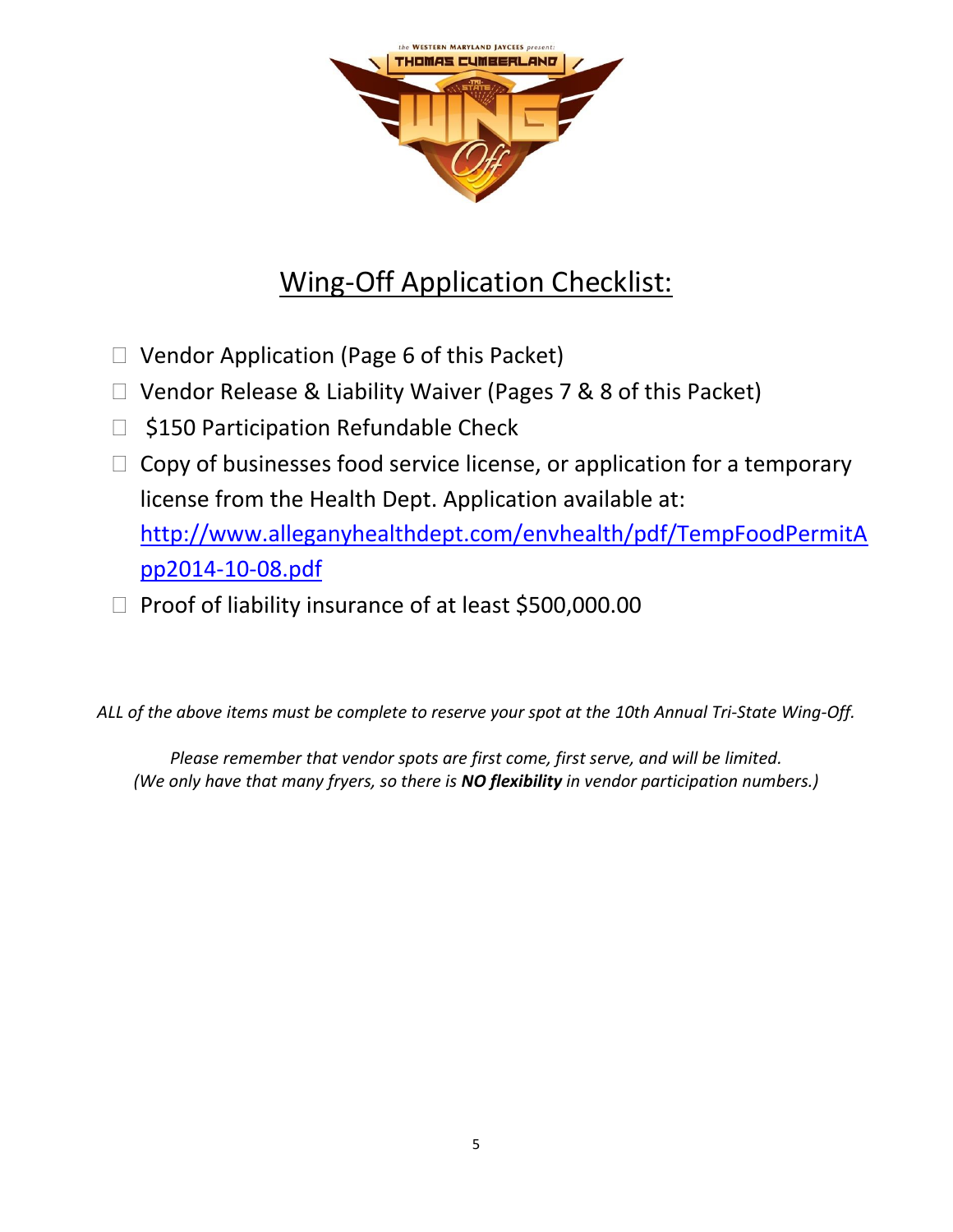

# **Western Maryland Jaycees 10th Annual Tri-State Wing-Off VENDOR Application**

You are invited to submit an application for the 10th Annual Tri-State Wing-Off. Please return your application immediately to ensure consideration. The festival is held at the Allegany County Fairgrounds in Cumberland, MD and is under the management of the Western Maryland Jaycees.

**Please complete all information below before remitting. Application must be received by May 1, 2022.**

| Number of badges requested: ________________ Do you plan to use a fryer provided by the Jaycee's? __________________ |
|----------------------------------------------------------------------------------------------------------------------|
|                                                                                                                      |
|                                                                                                                      |
|                                                                                                                      |
|                                                                                                                      |
|                                                                                                                      |
|                                                                                                                      |

*The Western Maryland Jaycees reserve the right to approve or reject any application for any reason*.

**This document may be emailed or mailed to the below contact:**

**Vendor Coordinator: Trish Tichnell, EMAIL: [tlewis5221@gmail.com](mailto:tlewis5221@gmail.com)**

Mail to: WMD Jaycees, P.O. Box 1333, Cumberland, MD 21501-1333

[WWW.TRISTATEWINGOFF.COM](http://www.tristatewingoff.com/)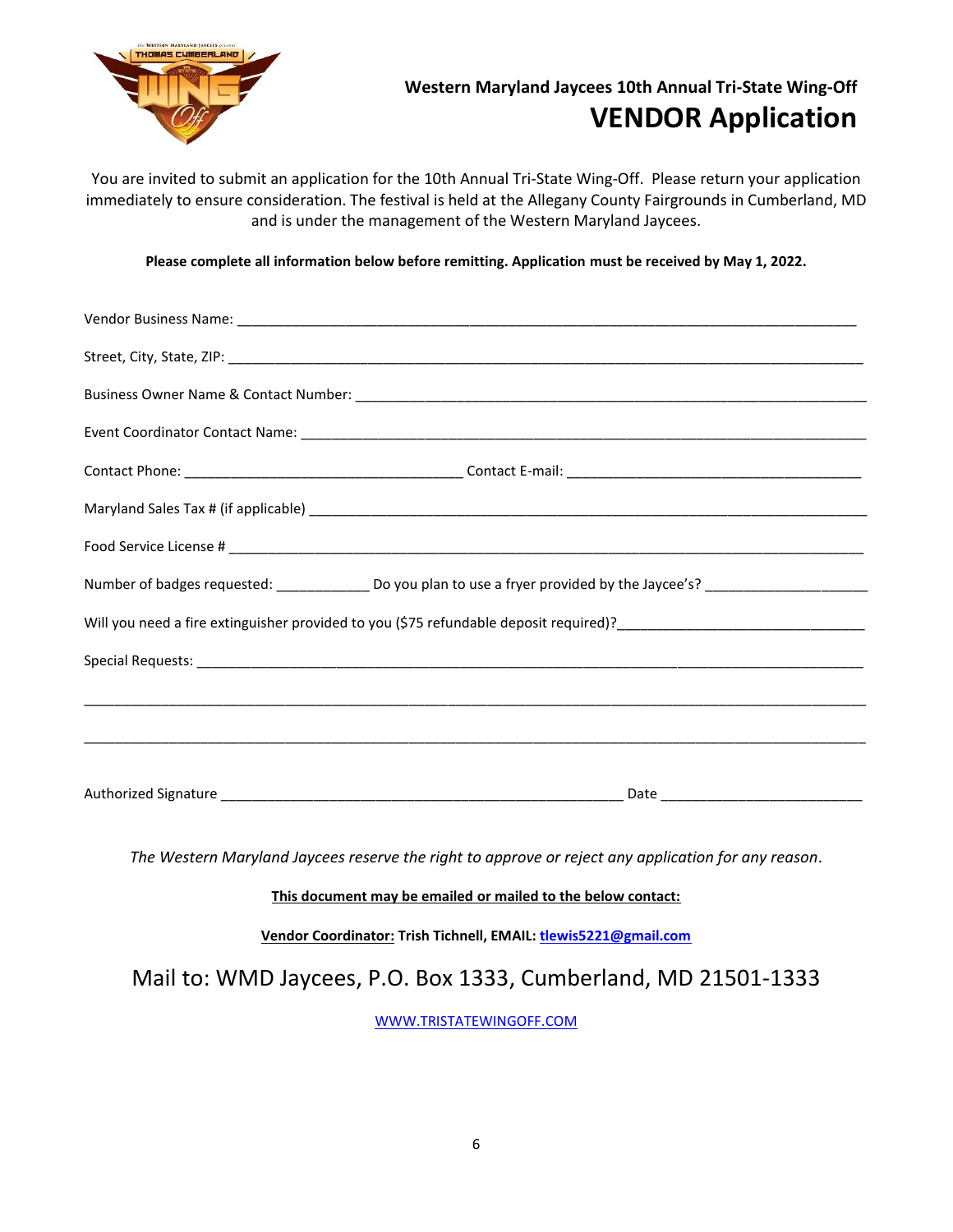# **The Western Maryland Jaycees 10th Annual Wing-Off Vendor Agreement, Release & Liability Waiver**

This vendor agreement is between the United States Junior Chamber of Commerce, Cumberland Jaycees (dba "Western Maryland Jaycees" and hereinafter referred to as "Jaycees"), and (print name of business) \_\_\_\_\_\_\_\_\_\_\_\_\_\_\_\_\_\_\_\_\_\_\_\_\_\_\_\_\_\_\_\_\_\_\_\_\_\_\_\_\_\_\_\_\_\_\_\_\_\_\_\_\_\_\_\_\_, represented by (print name of vendor representative) \_\_\_\_\_\_\_\_\_\_\_\_\_\_\_\_\_\_\_\_\_\_\_\_\_\_\_\_\_\_\_\_\_\_\_\_\_\_\_\_\_\_\_\_\_\_\_\_\_\_\_\_\_\_\_\_\_\_\_\_\_\_\_\_ (hereinafter referred to as "Vendor").

This agreement provides for the Vendor to participate in the Western Maryland Jaycees 10th Annual Tri-State Wing-off (hereinafter referred to as "10th Annual Wing-off") from 12 pm to 11 pm on June 18th, 2022 on the Allegany County Fairgrounds in Cumberland, Maryland, to prepare and sell fried chicken wings and pieces, condiments, merchandise and other goods as provided in this agreement according to the Western Maryland Jaycees 10th Annual Tri-State Wing-Off Vendor Packet (hereinafter referred to as "the Vendor Packet").

Please initial each line:

Lettia agree to participate as a wing vendor at the 10th Annual Wing-off on June 18, 2022.

\_\_\_\_\_\_ I acknowledge the receipt of, have read, understand and agree to abide by the policies, procedures and stipulations set forth in the Vendor Packet.

\_\_\_\_\_\_ I agree to provide the Western Maryland Jaycees with a \$150 refundable participation fee.

\_\_\_\_\_\_ I represent that I carry liability insurance in an amount equal to or greater than \$500,000.00.

\_\_\_\_\_\_ I agree to permit the Jaycees the use of Vendor name and pictures for publicity, advertising and commercial purposes (including, but not limited to, newspapers, Internet, magazines, radio and television) before, during and after the event and do, hereby, relinquish any rights whatsoever to any photos taken in connection with the event, and give permission to publish, sell, or otherwise dispose of said photographs to the Jaycees. All publicity and advertising rights are reserved by the Jaycees.

\_\_\_\_\_\_ In consideration of being permitted to perform and/or provide the services and/or goods specified in the Vendor Packet for and/or to the Jaycees, and FOR RECEIPT of the reimbursements as stipulated in the Vendor Packet, the vendor, for itself and all its employees, agents, representatives, and assignees, agrees and represents that it has or will inspect and carefully evaluate 10th Annual Wing-off event grounds. It is further warranted that performing and/or providing the services and/or goods specified constitutes an acknowledgement that such premises and all facilities and equipment thereon have been inspected and carefully evaluated and that the vendor finds and accepts same as being safe and reasonably suited for the purpose this contract.

IN FURTHER CONSIDERATION OF BEING PERMITTED TO ENTER THE 10th ANNUAL WING-OFF FOR ANY PURPOSE CONSISTENT WITH THIS AGREEMENT THE VENDOR HEREBY AGREES TO THE FOLLOWING:

\_\_\_\_\_\_ I hereby release, waive, discharge and covenant NOT TO SUE the Jaycees, its directors, officers, employees, donors, volunteers and agents (hereinafter referred to as "releasees") from all liability to the vendor, its employees, agents, personal representatives, assigns, heirs, and next of kin for any loss or damage, and any claim or demands therefore on account of injury to person or property or resulting in death of the vendor, its employees, agents, or representatives, whether caused by the negligence of the releasees or otherwise while the vendor or its employees, clients, agents, or representatives are in, upon, or about the premises performing duties related to this agreement.